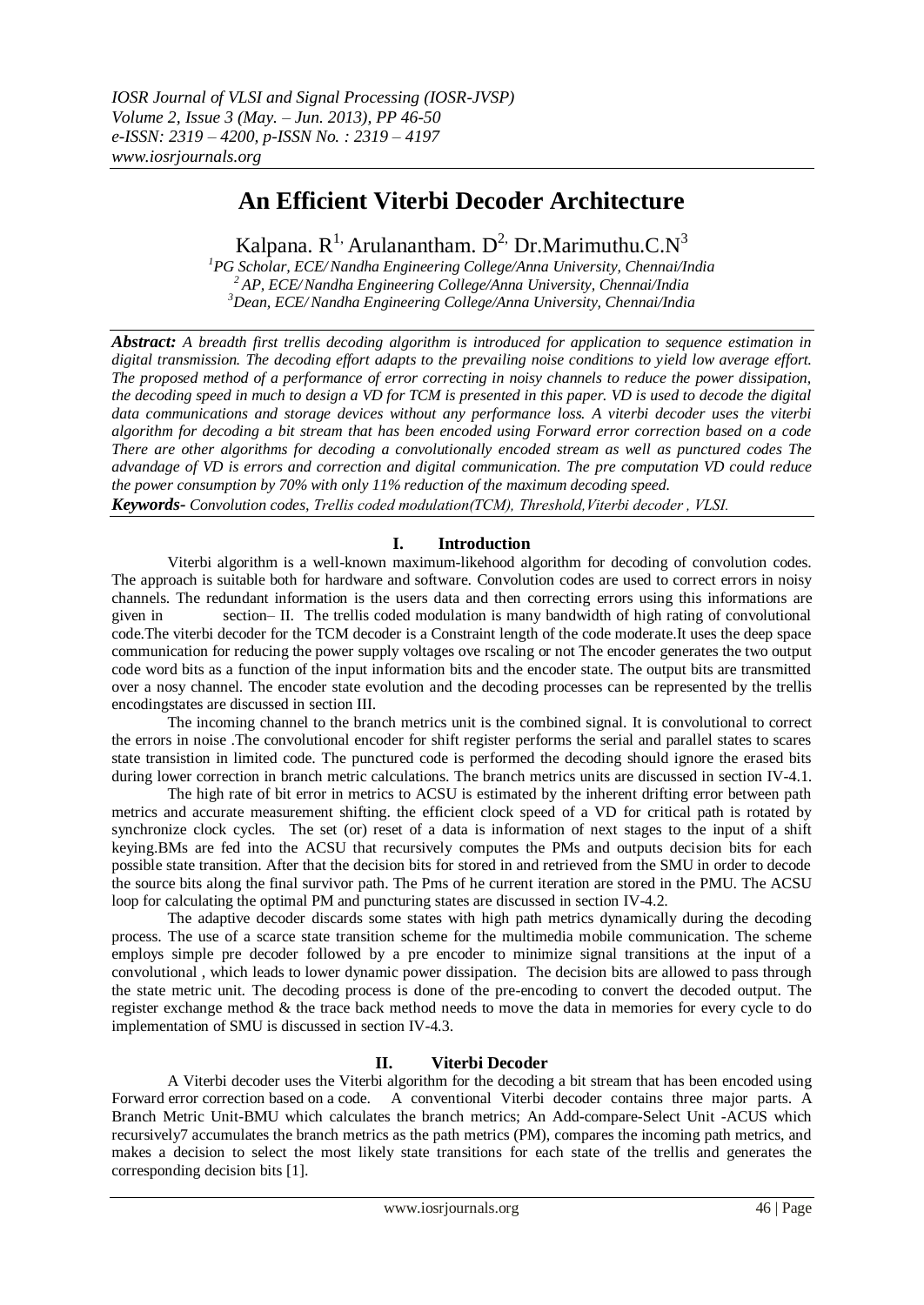

Fig. 1 Functional diagram of a viterbi decoder

 A survivor memory unit-SMU, which stores the decision bits and helps to generate the decoded output. Among these three units, the ACSU and SMU consume most of the power of the decoder. There are two known methods for the implementation of the SMU, namely the Register Ex-change method(RE) and the Trace Back (TB) method. In general, Re has the advantage of high speed, low latency, and simple control but it consumes more power than the Trace (TB) mechanism since it needs to move the data among the memories in every cycle. Therefore, the TB mechanism is commonly used for the implementation of the SMU [3].

#### **III. Viterbi Decoder Algorithm**

 The Convolutional encoder adds redundancy to the input signal and the encoded output symbols are transmitted over a noisy channel. The input of the Convolutional decoder that is the input for the Viterbi decoder is the encoded symbols contaminated by noise. Then the decoder tries to extract the original information from the received sequence and generates an estimate. The path in the trellis for the channel output r is the one that maximizes the function. This is called the metrics in branches of the encoded data. In  $[Pr(r/x<sub>m</sub>)]$  is the functions of metrics in the decoder. Moreover finding the trellis with the largest function corresponds to the maximum decoding. The Hamming distance between the trellis code word and the received sequence is a constraint length[3].

#### **3.1 BMU Calculation**

 Methods of branch metric calculation are different for hard decision and soft decision decoders. For a hard decision decoder as branch metric is a Hamming distance between the received pair of bits and the ideal pair therefore a branch metric can take values of 0,1 and 2. Thus for every input pair we have 4 branch metrics. For a soft decision decoder, a branch metric is measured using the Euclidean distance let x be the first received bit in the pair, y-the second,  $x_0$  and  $y_0$  the ideal values. Then branch metric is in Equation 1

$$
M_{b} = (x-x_0)^2 + (y-y_0)^2
$$
 (1)  
\n
$$
M_{b} = (x^2-2x)x_0 + x^20 + (y^2 2-y)y_0 + y_0^2
$$
 (2)  
\n
$$
M^*_{b} = M_b x^2 - y^2 = (x^2_0 - 2x x_0) + (y^2_0 - 2y y_0) - (3)
$$

Note that the second formula,  $M_{b}^{*}$ , can be calculated without hardware multiplication  $x_0^2 y_0^2$  can be pre-calculated, and multiplication x by  $x_0$  and y by  $y_0$  in equation 2 &3. M<sup>\*</sup><sub>b</sub> is signed variable is calculated in 2's complement format[3].

#### **3.2 ASCU Calculation**

 The optimal choice for the convolutional encoder to correct the lower noise in puncturing and the serial and parallel states of the transition metrics from branch metrics. The 64 states and PMs are labeled from 0to 63.the minimum value of each BM group can be calculated in BMU and the threshold Generator to calculate  $(PM<sub>opt</sub> + T)$  and the functions of synchronize speed is calculated through ACSU[1].

 $PM_{opt}(n) =$ 

 $Min[\min[\min(\text{clusterO}(n-2)) + \min(\text{BM }GO(n-1))$ ;  $Min[\min[\min(\text{cluster1}(n-2)) + \min(\text{BM G1}(n-1)))]$  $Min[min[min(cluster2(n-2)) + min(BM G2(n-1));$  $Min[min[min(cluster3(n-2)) + min(BM G3(n-1));$ 

#### **3.3. Path Metric Calculation**

Path metrics are calculated using a procedure called ACS. This procedure is repeated for every encoder state. There are two ways of dealing with this problem. Since the absolute values of path metric don't actually matter, we can at any time subtract an identical value from the metric of ever path. It is usually done when all path metrics exceed a chosen threshold. This method is simple, but not very efficient when implemented in hardware. The second approach allows overflow, but used a sufficient number of bits to be able to detect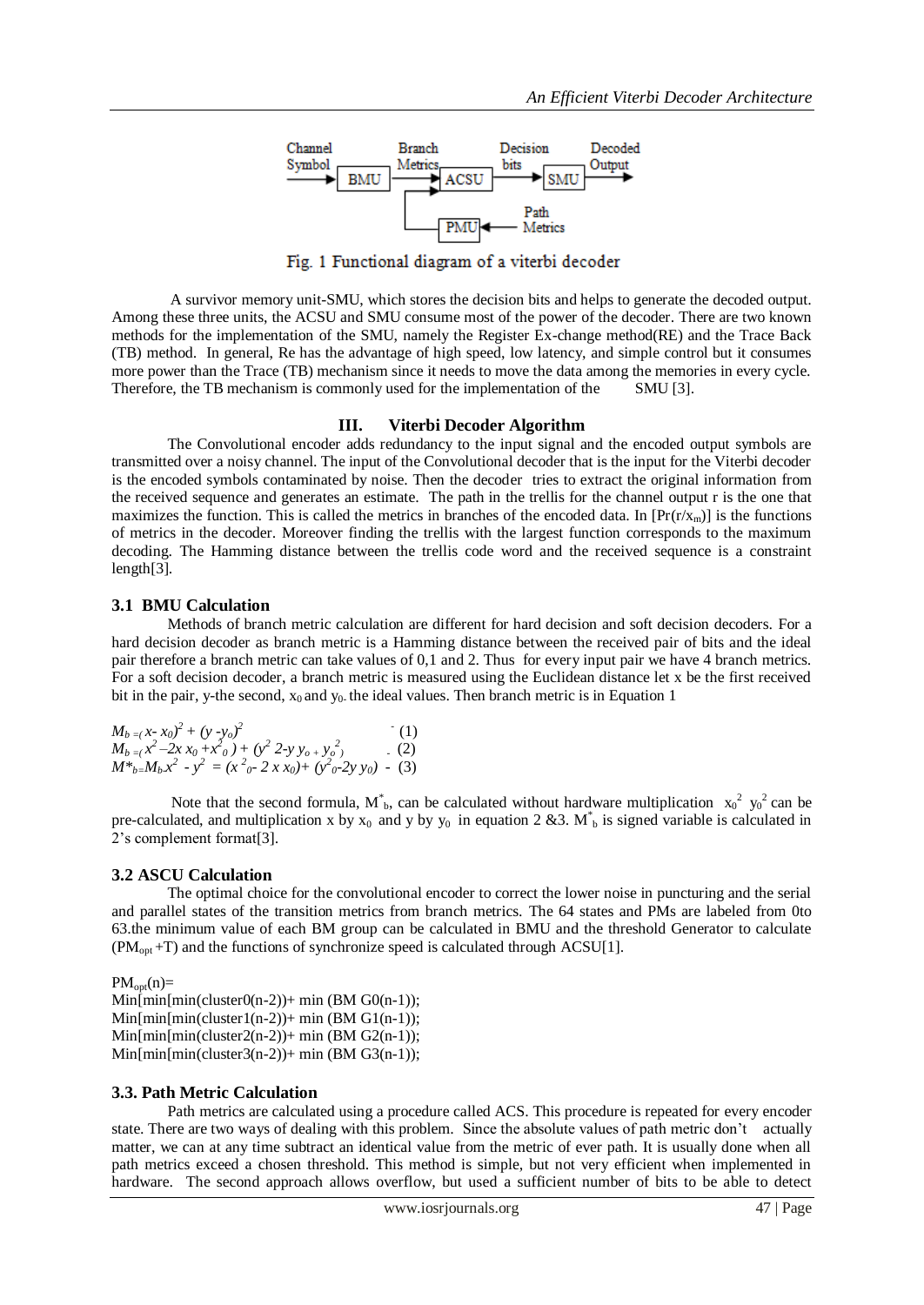whether the flow took place or not. The compare, select. have two paths, ending a given state. As these are  $2^{k-1}$ encoder states in a survivor paths at any given time[7].

#### **3.4 SMU Calculation**

 The decoded data is based on the 64 to 6 priority encoder based on three 4 to 2 priority encoders. The encoders will determine the index [1:0] the MUX2 select one group of flags based on index[1:0] input of the priority encoder at level 2 can be computed from the output of MUX2 by OR operations[1].

## **IV. Low –Power High Speed Viterbi Decoder Design**

**4.1 BMU Design**

 The BM module generates branch metric for ACS module in terms of the received channel symbols. It provides branch information for branch metric computation, in terms of constraint length selection The channel symbol comes to BMU performing Convolutional codes in it. The incoming channels have a noisy, cc is used to correct the errors in noisy. The number of rows in a puncturing matrix is equal to the number of output polynomials. The elements of this matrix are 1's. The puncturing matrix is applied to the output stream. This is done in BMU to correct a low capable errors[7]. The serial bits stre3am in BMU is doing by shift registers. The output from the registers cell is Polynomial in constraint length[10].

## **4.2 ACSU Design**

 The ACSU so that it can be operated at reduced supply voltage. The ACSU loop for calculating the optimal PM and puncturing states. In order to evaluate of process variations on the BER, the delay distributions of various metrics found in the ACSU. The rotate synchronize BER is used to speed up the VD into a synchronizing clock frequencies. The enable signal is activated during the one clock period at the end of the frame clock pluses for synchronizing[1].

Each state in the trellis of Viterbi decoding, current path metrics are obtained from current branch metric and path metrics of the previous states, which lead to current state, by executing addition, comparison and selection operators to speed up this module. The first architecture is based on permitting limited decision errors in order to decrease the critical path delay of the ACSU so that is can be operated at reduced supply voltage[3].

## **4.3 SMU DESIGN**

 The two, methods are namely the register EX-change method(RE) and the trace back (TB). In general, Re has the advantage of high speed , low latency, and simple control but it consumes more power than the trace(TB) mechanism since it needs to move the data among the memories in every cycle[1].

 The addition, best metrics of the branches to select the decision bits to convert the encoder to decoder. The conversion is required to synchronize clock pulses the output decoded bits are coming from SMU.A register is assigned to each state, and the length of a register is equal to the frame length in decoder. The corrected output sequence is produced by tracing the decision vectors. The trace back module is used to decide the final output. Viterbi decoder in trace back approach, it saves about 68.82% of power compared with conventional Viterbi decoder[3].

| Table 1. Area power dissipation and speed comparison of proposed method, |  |  |  |
|--------------------------------------------------------------------------|--|--|--|
|                                                                          |  |  |  |

| л.<br><b>Type</b>                    | Cell<br>area(mm <sup>2</sup> | <b>Power</b><br>dissipatio<br>n in mw | . .<br>Speed of<br>operatio<br>n in<br>MHZ |
|--------------------------------------|------------------------------|---------------------------------------|--------------------------------------------|
| Full-trellis<br>VD                   | 0.58                         | 21.473(10)<br>$0\%$ )                 | 505                                        |
| Conventional<br>T-Algorithm          | 0.685                        | 20.91                                 | 232                                        |
| VD with 2<br>step pre<br>computation | 0.68                         | 20.069                                | 446.4                                      |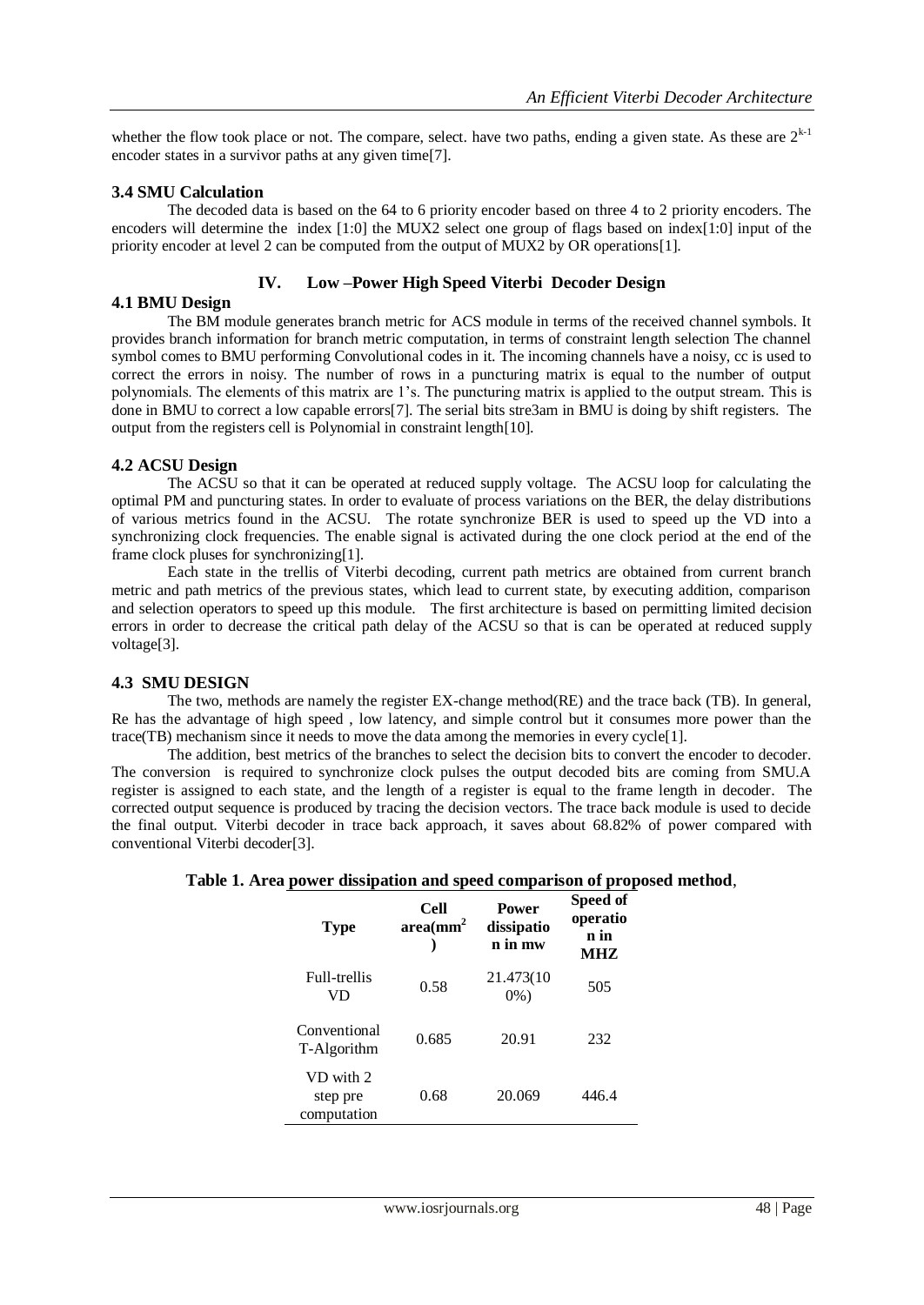## **V. Simulation Results**

The full trellis VD is used for VHDL coding to implement the output  $\&$  input datas using xilinx 9.2 version. The serial state transitions & punctured polynomials in the branch metrics calculations are shown in Fig. 1 & 2. In ACSU, to evaluate the BER performance for incoming branch metrics for normalizations of a signal to pass through the ACSU to select the decision bits in different path metrics are shown in Fig.3. The synchronize the clock speed of the encoding error rate as shown in Fig. 4.

 The decision bits are encoded from the different path to choose the ACSU finally the decoded process output in SMU is coming from the decoding of Viterbi decoder.



Fig. 3 VD BER threshold in acsuthe bit error rate in acsu is calculated by the matrices

of BER threshold. Fig. 4 Rotate synchronize clock speed in path metrics to ACSU

## **VI. Conclusion**

 A design starts with the development of a behavioral VDHL description. if the target throughput is moderately high, the proposed architecture can operate at a lower supply voltage, which will lead to quadratic power reduction compared to the conventional scheme. ASIC synthesis and power estimation results show that, compared with the full trellis VD without a low-power scheme, the pre-computation VD could reduce the power consumption by 70% with only 11% reduction of the maximum decoding speed . The use of error-correcting codes